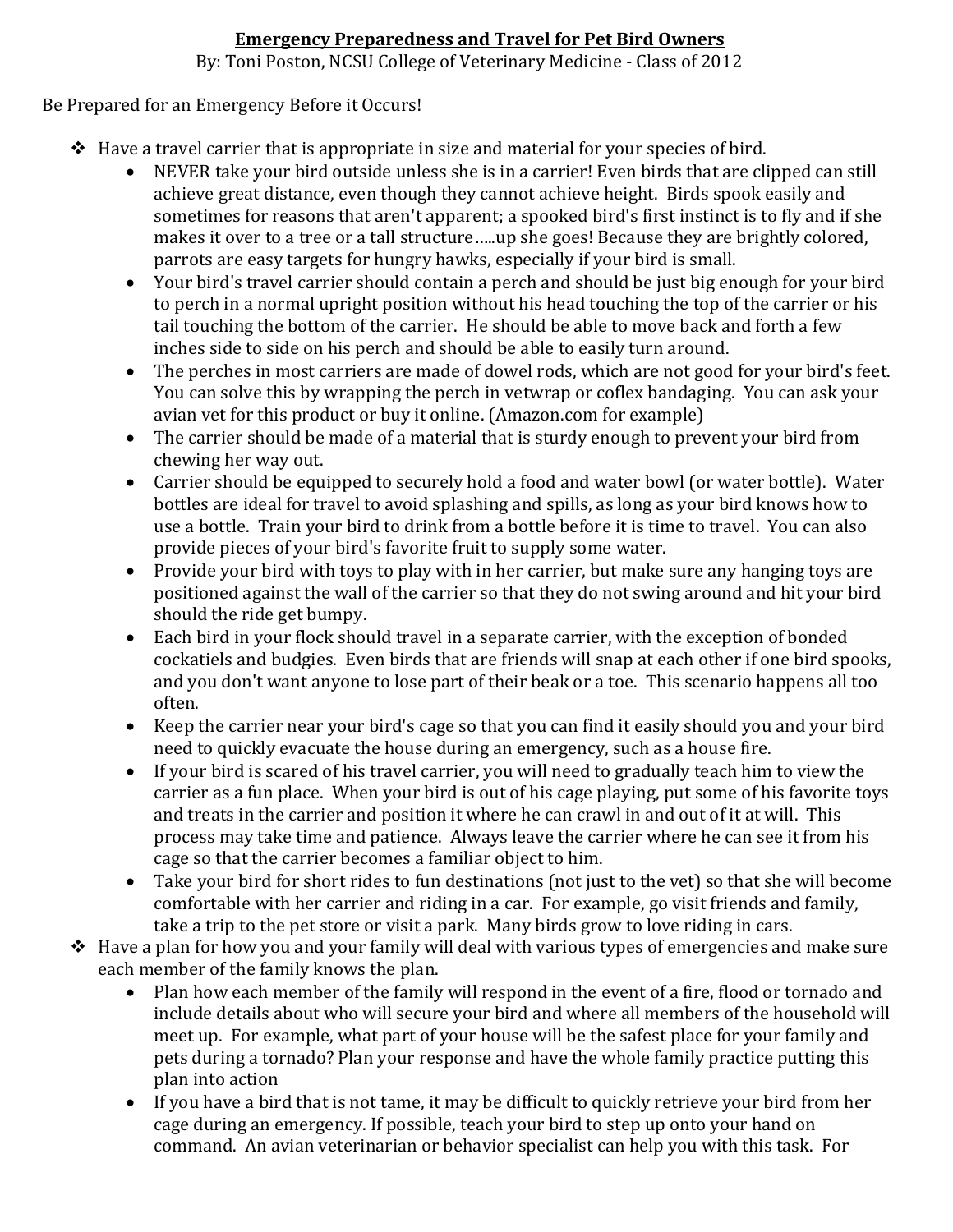untamed birds, keep a net or an appropriately sized towel near their cage and occasionally practice retrieving your bird.

- $\triangle$  Be able to recognize when your bird is sick, anxious or stressed and be prepared to respond appropriately.<br>• Traveling a
	- Traveling and staying in an unfamiliar place may be stressful to your bird, and stressed birds are more likely to get sick. Birds are very good at hiding signs of illness, making it very important that you learn to recognize subtle signs that your bird may be sick. Otherwise your bird may be sick beyond help before his illness becomes apparent.
	- Birds that are stressed or sick may eat and drink less, however, some illnesses cause birds to drink more and pass more urine.
	- Sick birds will often vocalize less or not at all and may spend all their time in one spot in their cage. A bird that is already very sick will sit on the cage bottom.
	- If your bird is sick she may also appear fluffed up and she may shiver. Feathers around the eyes and nostrils may be damp and you may notice her sneezing.
	- Birds that are sick may be less interested in playing with toys and may show a decreased interest in being handled or spending time out of the cage.
	- If you suspect that your bird is sick, you should call an avian veterinarian immediately. A directory of avian veterinarians listed by state can be found on the Association of Avian Veterinarians website ( AAV, http://www.aav.org/search/ ). Print a list of local avian vets located in and around your destination city anytime you travel with your bird. You can also obtain this information by calling your regular avian vet. (As an aside, all birds should see an avian vet annually for a physical exam so that potential illnesses can be identified as early as possible)
	- Bird owners should have a bird emergency kit in their homes and should take this kit with them when traveling with their birds. This kit includes a small "hospital cage", warm blankets, a heating pad and styptic powder. If you suspect that your bird is ill, place him in the "hospital cage," put the heating pad on top of the cage on the lowest setting and contact an avian vet immediately. Your travel carrier is a good "hospital cage". The styptic powder can be used if your bird breaks a blood feather and is losing blood. In such instances you should apply styptic powder to the feather and pinch down on the feather shaft for several minutes to allow the blood to clot. Call an avian vet immediately, as the feather may need to be pulled to prevent more blood loss.
- $\triangle$  Be prepared for power outages, which will make it challenging to keep your bird warm in the winter or cool in the summer.
	- You can keep your bird warm by placing her in a travel carrier and wrapping the carrier in insulated blankets. An insulated arctic sleeping bag would be ideal. Leave a small portion of the cage uncovered so that your bird gets fresh air.
	- If you will be using a fireplace, be certain that the chimney has been cleaned recently and that the flue is open. Otherwise smoke will enter your house and can be very toxic to your bird.
	- Avoid using scented candles, as these are also toxic to birds.
	- Vapors from kerosene heaters are toxic to birds. Do not use them in the same room as your bird, and ideally don't use them at all.
	- If your bird appears cold (shivering and fluffed up) despite your attempts to keep her warm, put your bird in a running car with the heat on until she warms up. Place blankets in the car near the heat vent to warm them up and then wrap them around the travel carrier before removing the bird from the car. (Do this in the driveway, NOT in the garage! Car fumes are deadly to you and your bird!)
	- When you contact the power company to report an outage, let them know that you have a pet bird and that birds are much more sensitive to extreme temperatures than are dogs and cats.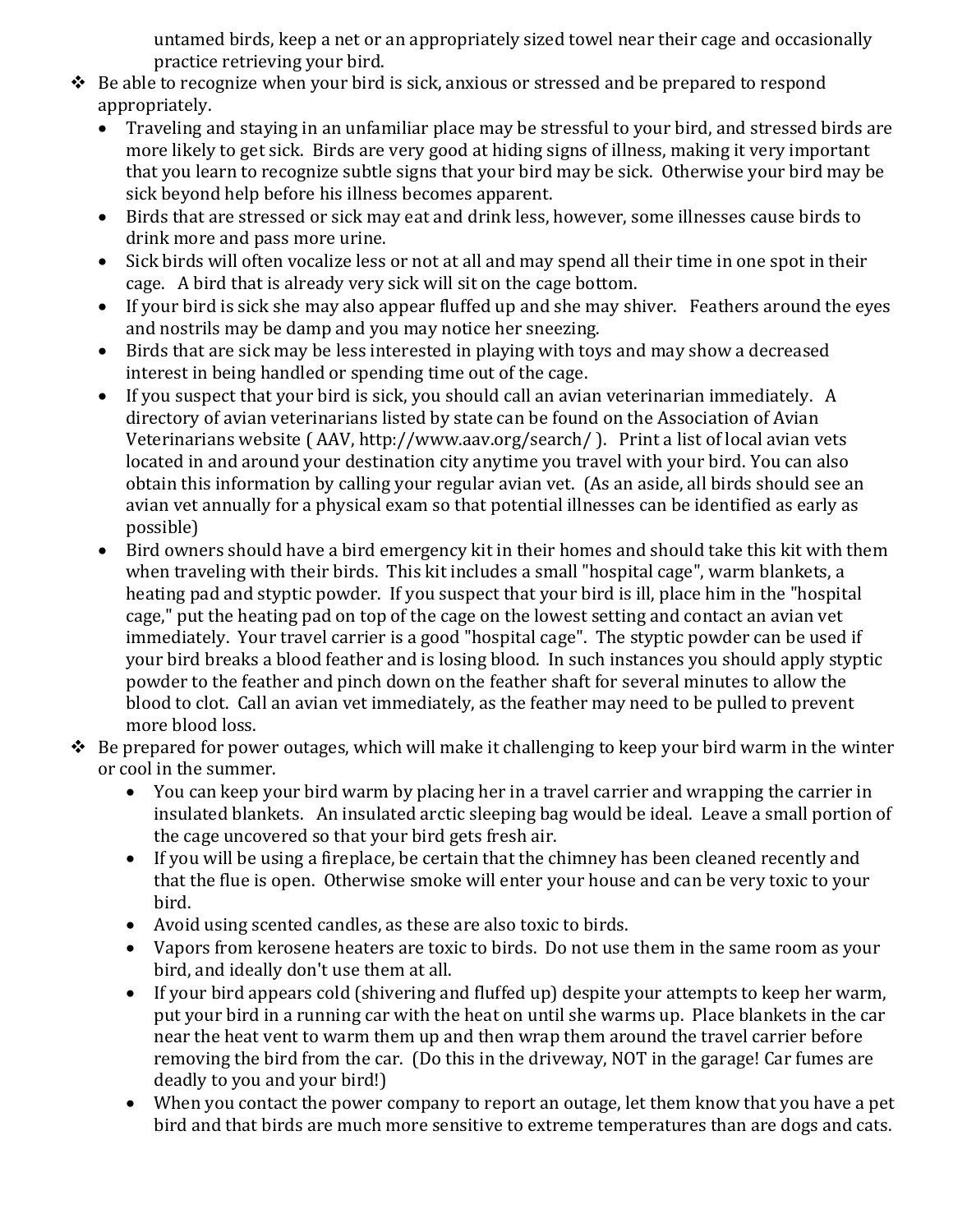• If your power goes out in the summer months, keep your bird cool using a water bottle for misting or a small battery operated fan. Place a shallow dish of cool water in the bottom of your bird's cage for bathing. Your bird will likely drink more than usual to cool off so keep a careful eye on the water bottle/bowl.

# Traveling by Car with Your Bird

- $\triangle$  Allowing your bird to ride in the car outside of a travel carrier is dangerous to you, your passengers and your bird.
	- Birds, with their delicate skeletal structure and small size, are far more likely to be seriously injured in a minor fender bender than are people, dogs and cats. Keeping your bird contained in an appropriately sized carrier reduces this risk to your bird.
	- A lose bird is a potential distraction to the driver, especially if the bird spooks and flies or decides to take a tour of the car.
- $\triangle$  Position the travel carrier securely in your car so that the carrier will not move around, in a spot away from the direct path of air conditioning/heat and away from audio speakers.
	- Position the carrier so that the perch is parallel to the length of the car. (Perching bird faces side windows instead of windshield.) This position allows birds to shift weight to one foot or the other while bracing themselves against acceleration and braking.
	- Carriers should always be securely fastened in the back seat unless your front passenger seat does not have an airbag or the airbag function can be turned off.
	- To reduce your bird's anxiety, position the carrier so that he can easily see and hear you.
- $\div$  Make sure your bird is kept at a comfortable ambient temperature, somewhere between 65 and 80 degrees.<br>K
	- Keep temperature considerations in mind when making rest stops along the way. A car can become very hot in summer months or too cold in winter months once the ignition is turned off. If you must leave your bird alone in the car for a short period of time, be sure to crack windows in hot months or cover the travel carrier with a warm blanket in cold months.
	- Turn air vents away from your bird's direct path so that heat or air conditioning does not blow directly on your bird.
	- Observe your bird for signs that she may be too warm or too cold. A cold bird will fluff her feathers up and shiver, while a bird that is too warm will slick her feathers back, hold her wings out from her body and may breath out her mouth.
- $\triangle$  Be conscientious of your bird's emotional state and try to minimize any stress and anxiety.
	- Your bird may or may not appreciate some good music, but most birds will prefer that the music in your car is not playing too loud.
	- The noise and wind created by a cracked window may stress your bird.
	- Some birds may become anxious watching the scenery whizzing by out the window. You can try covering the carrier with a blanket or towel. Other birds prefer being able to see what is going on around them and may be anxious under a blanket. It is common for birds to become car sick and vomit; if your bird resumes normal eating and drinking once you reach your destination, there is no reason for alarm.
- Avoid exposing your bird to potential toxins. Birds are highly sensitive to smoke and aerosolized sprays, and exposing them to such toxins within the close confines of a car is especially hazardous.
	- DO NOT smoke while your bird is in the car. Smoke is not only irritating to your bird's extensive and specialized respiratory system but also acts as an irritant to eyes and skin. Smoke predisposes your bird to bacterial infections and behavior problems such as plucking and self-mutilation.
	- Remove hanging air fresheners from your car and avoid using spray air fresheners. If you know that your bird will be traveling with you soon, do not use cleaning products inside your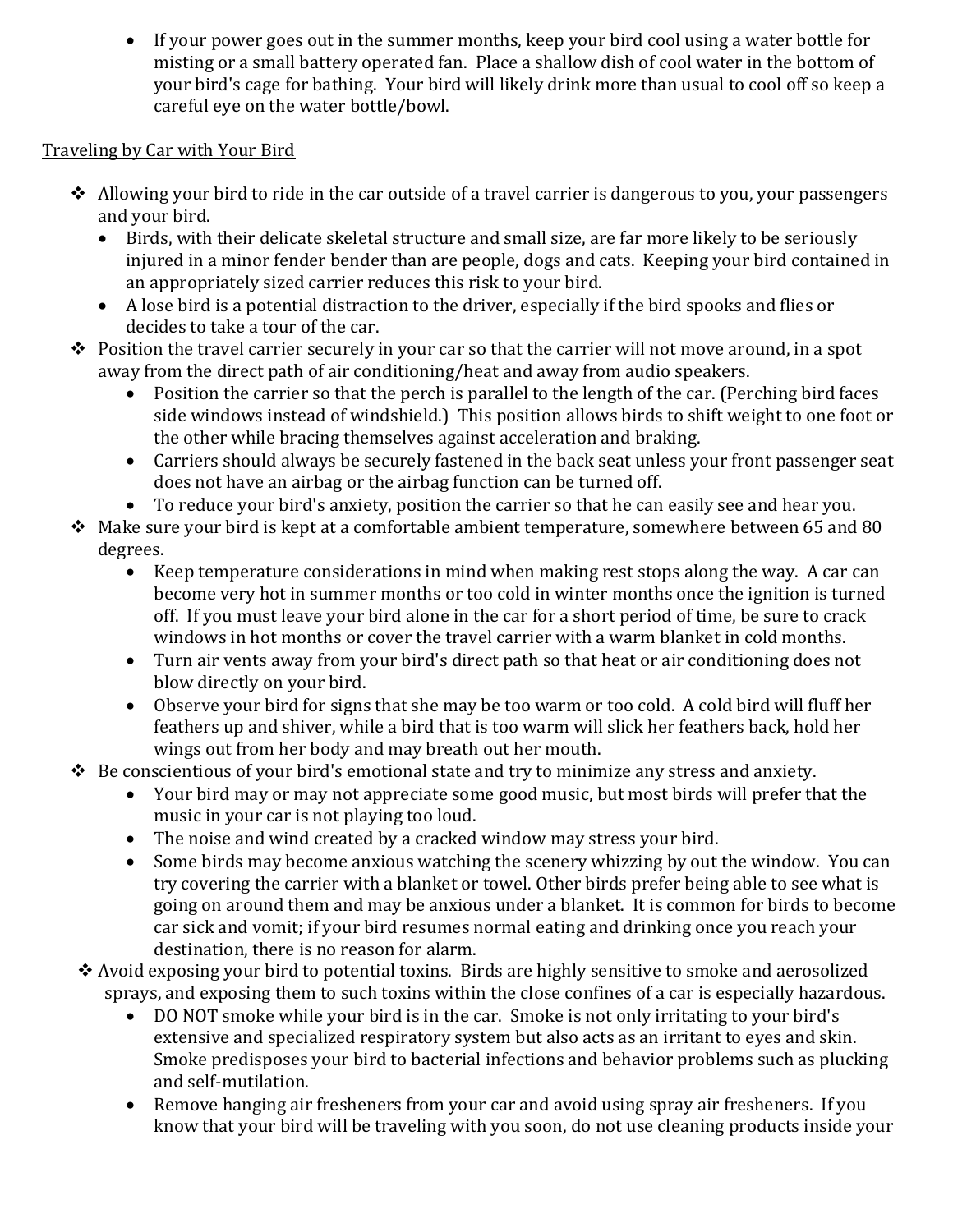car (such as Armor All, Windex or fabric cleaner). Instead use Oxyfresh or a vinegar/water solution.

- Avoid using or wearing heavily scented perfumes, cosmetics and beauty products.
- $\cdot \cdot$  If you will be traveling across state lines, you will be required to obtain a health certificate from a licensed veterinarian. Some states have border patrols and will ask for this paperwork.

### Airline Travel with your Bird

- Contact your airline as soon as you know your plans for travel to find out their policies and extra fees for birds.<br>• Most air
	- Most airlines have restrictions on carrier sizes and these restrictions vary from one company to the next. You will most likely need to use a cat or dog crate to carry your bird. If there is enough room inside the carrier for you to attach a perch and still leave your bird enough head and tail room, your bird would be more comfortable perching.
	- Some airlines will allow your bird to travel as a carry-on in the cabin of the plane as long as the carrier fits under your seat, while other airlines may require that your bird travel in the cargo bay. Some airlines will allow small birds in the cabin but restrict larger birds to the cargo bay. All international flights require that your bird travel in the cargo bay. The pet section of the cargo bay is climate-controlled, pressurized and contains breathable air.
	- If you will be switching planes to another airline, be sure that you also contact that airline for information on policies and fees.
	- Most birds will eat and drink very little while flying. Try putting some of your bird's favorite food in his carrier to encourage eating. Fruit will supply sugars for energy and some water.
- $\triangle$  Make sure that your bird has clear identification and that you have all paperwork required for travel.
	- Have your avian veterinarian implant an identification microchip in your bird (recommended) and/or put an identifying leg band on your bird so that you can find her in the unfortunate event that she becomes lost.
	- Clearly identify your bird by putting tags on her travel carrier that show her name, her species, your name and your contact information. Be sure to include contact information for your destination.
	- If possible secure the travel carrier with a padlock. Locking the carrier will prevent your bird from escaping and will prevent curious staff and passerby from opening the carrier door.
	- In order for your bird to fly on a plane, you will need to obtain a health certificate from an accredited vet no more than 10 days before your flight.
	- For international travel you will need the Animal and Plant Health Inspection Service form 7001 signed by an accredited vet and the appropriate U.S. Department of Agriculture (USDA) official in your city (http://www.aphis.usda.gov/travel/pets.html). You will also need a CITES permit (Convention on International Trade in Endangered Species of Wild Fauna and Flora, http://www.cites.org/). Obtaining all the necessary paperwork will take **at least** 3 weeks and potentially several months so plan accordingly. You will need this paperwork on your flight out of and back into the country.
- $\triangle$  Either have an avian vet clip your bird's wings before airline travel or have your bird wear a secure harness in the airport, as you may be asked to remove your bird from her carrier as you pass through security checkpoints.

# Living Away from Home Temporarily with Your Bird

 $\cdot$  Many hotels do not allow pets, however, a list of pet-friendly hotels can be found at the following websites: